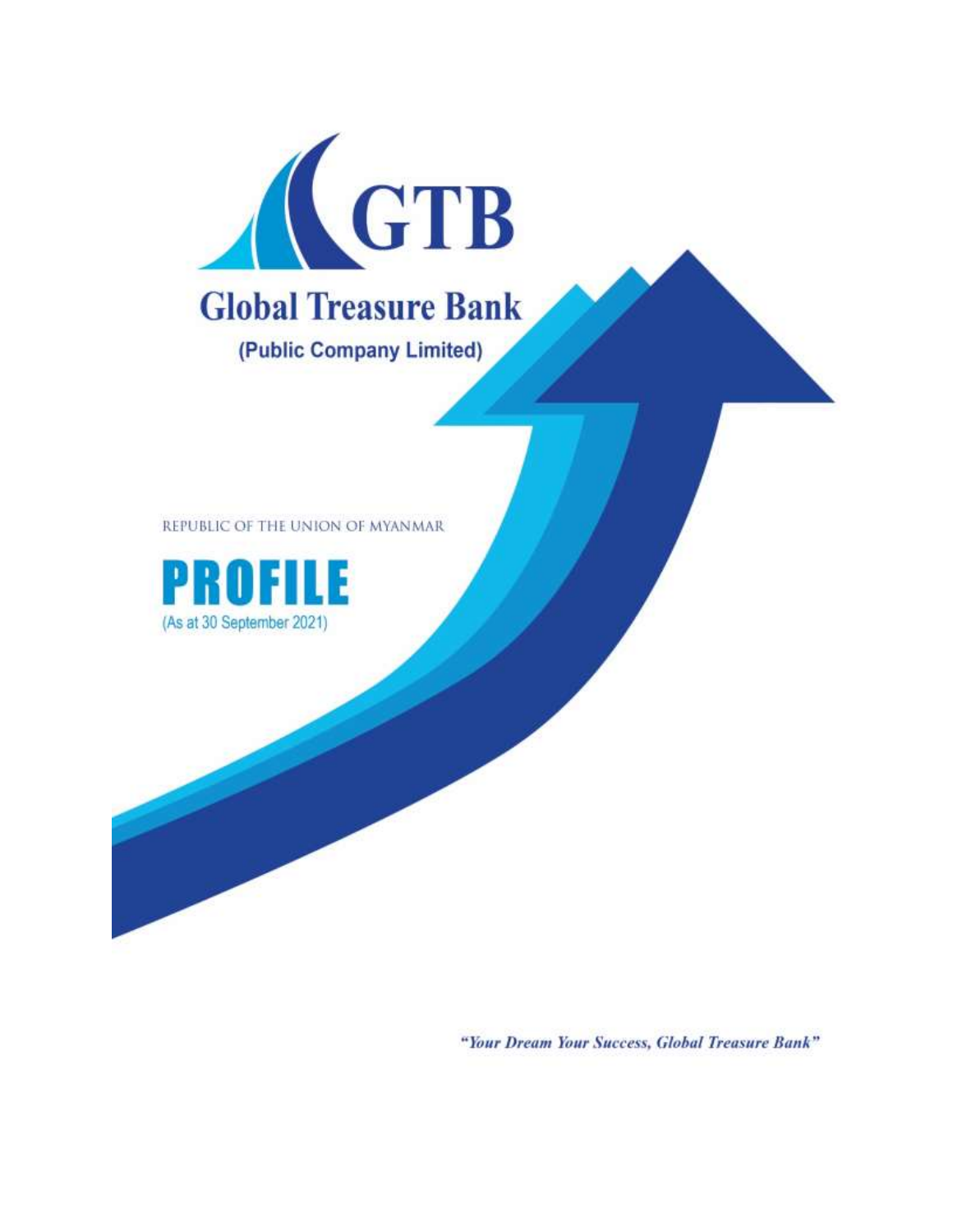Profile of Global Treasure Bank (GTB) (Public Company Limited) (Formerly, Myanma Livestock and Fisheries Development Bank) (As at 30th September 2021) Message From the Chairman of Global Treasure Bank

#### **Contents**

- 1. Mission
- 2. Objective
- 3. Establishment
- 4. Type of Bank
- 5. Commercial Bank License
- 6. Share Capital of the Bank
- 7. Management
- 8. Financial Highlights
- 9. Bank Loans by Sector
- 10. Banking Network
- 11. Services
- 12. Loans and Overdraft
- 13. Hire Purchase Business
- 14. Bank Interest Rates
- 15. Domestic Money Transfer Service
- 16. International Banking Products and Services
- 17. Mobile Banking and Card Business
- 18. Partnership
- 19. Presidential Awards on Outstanding Income Tax Payers
- 20.Anti-Money Laundering and Countering Financing of Terrorism (AML/CFT)
- 21. Corporate Social Responsibility (CSR)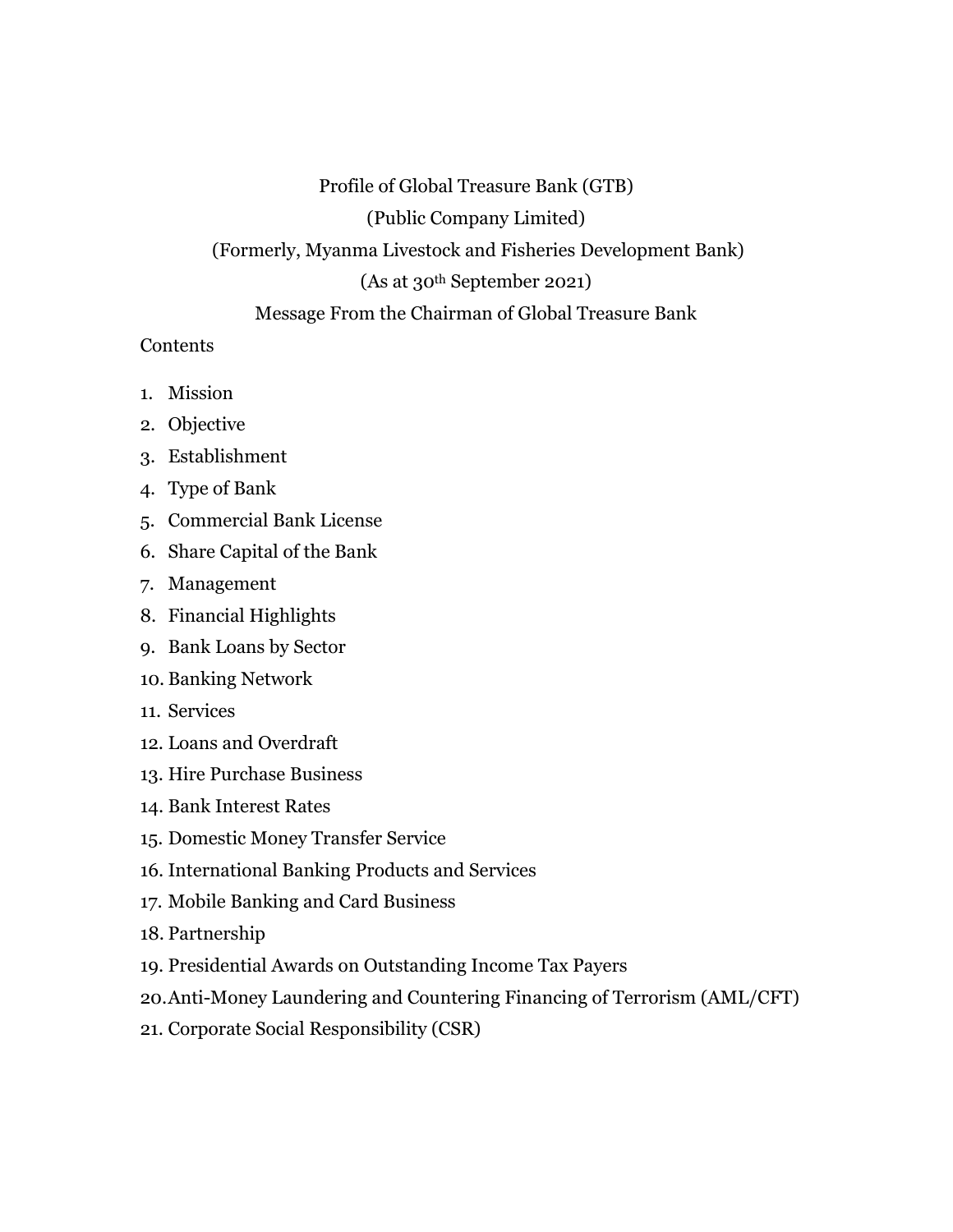#### Message from the Chairman of Global Treasure Bank

Dear esteemed shareholders and customers,

I am delighted to extend my warmest greeting, wishing you all physical and mental well-being.

Our bank has already marked the 26th anniversary, and we are offering banking services to facilitate our customers with 175 bank branches, comprising 166 Full Branches and 9 mini branches.

The Global Treasure Bank has consistently been abiding by the rules and regulations of the Central Bank of Myanmar with the Board of Directors having formed five committees in concordance with the Financial Institutions Law to promote the banking services and keep the momentum already gained.

The Board of Directors and the Five Committees are holding regularly the monthly meetings during which arrangements are made for the progress of the bank.

With the passage of time, the Global Treasure Bank has earned the trust of the people, resulting in increase of the deposits. The Credit Committee, on its part, scrutinizes the loan applications in an appropriate manner so that the loan can be issued to those entrepreneurs who really need it. Regarding tax, we have always been dutiful, paying in the tax to the full.

GTB has been providing foreign banking services with the Authorized Dealer License issued by the Central Bank of Myanmar, and in this regard, GTB has opened the Nostro Accounts with the 10 Correspondent Banks, and is carrying out such foreign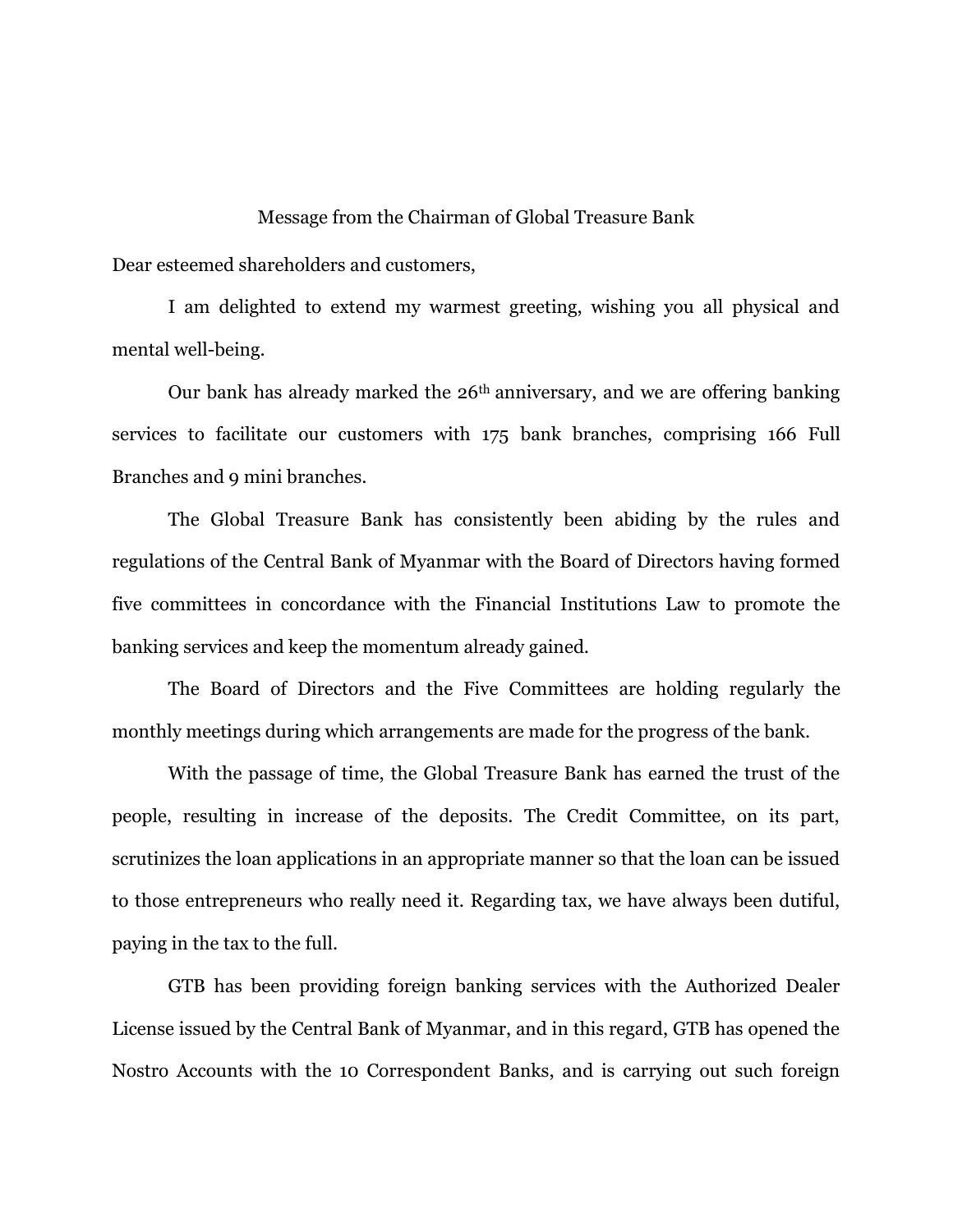banking services as Export & Import Services, Bank Guarantee Services and the Trade Financing Services. Additionally, GTB has been linked to the Western Union and is carrying out the International Money Transfer with over 200 countries, transferring and receiving of money.

Concerning IT technology, the Core Banking System was started in 2018 by Infosys. The GTB-UPI Single Brand Credit Cards are being made in-house to make POS Payments and the On-line Payments with the hotels and the supermarkets. In addition, GTB can now provide 24/7 Internet Banking/Mobile Banking Services like transferring money, transferring of money to the mobile phone of those who have no bank account with the use of the number of Citizenship Scrutiny Certificate of the transferee, top-up the telephone bills and checking the balance of the account holders as well as their transaction details.

During the outbreak of Covid-19 pandemic, GTB has reduced the rate of interest on both the deposit and the credit as directed by the Central Bank of Myanmar. In accord with the CBM Directive 1/2020, GTB has reduced the interest rate by 0.5 per cent for the first time, by 1.0 per cent according to CBM Directive 4/2020 for the second time, and by 1.5 per cent in accordance with CBM Directive 8/2020 for the third time. This being so, a total of 3 per cent has already been reduced. Additionally, GTB has graced its customers to suspend paying in of interest for three months. The debtors are given exemption of fine with their interest amount also reduced. Monetary assistance in the form of Covid-19 relief aid has been provided to Yangon and Mandalay Regions and Rakhine State through Myanmar Banks Association. Arrangements have been made for all staff to be injected with Covid-19 vaccines.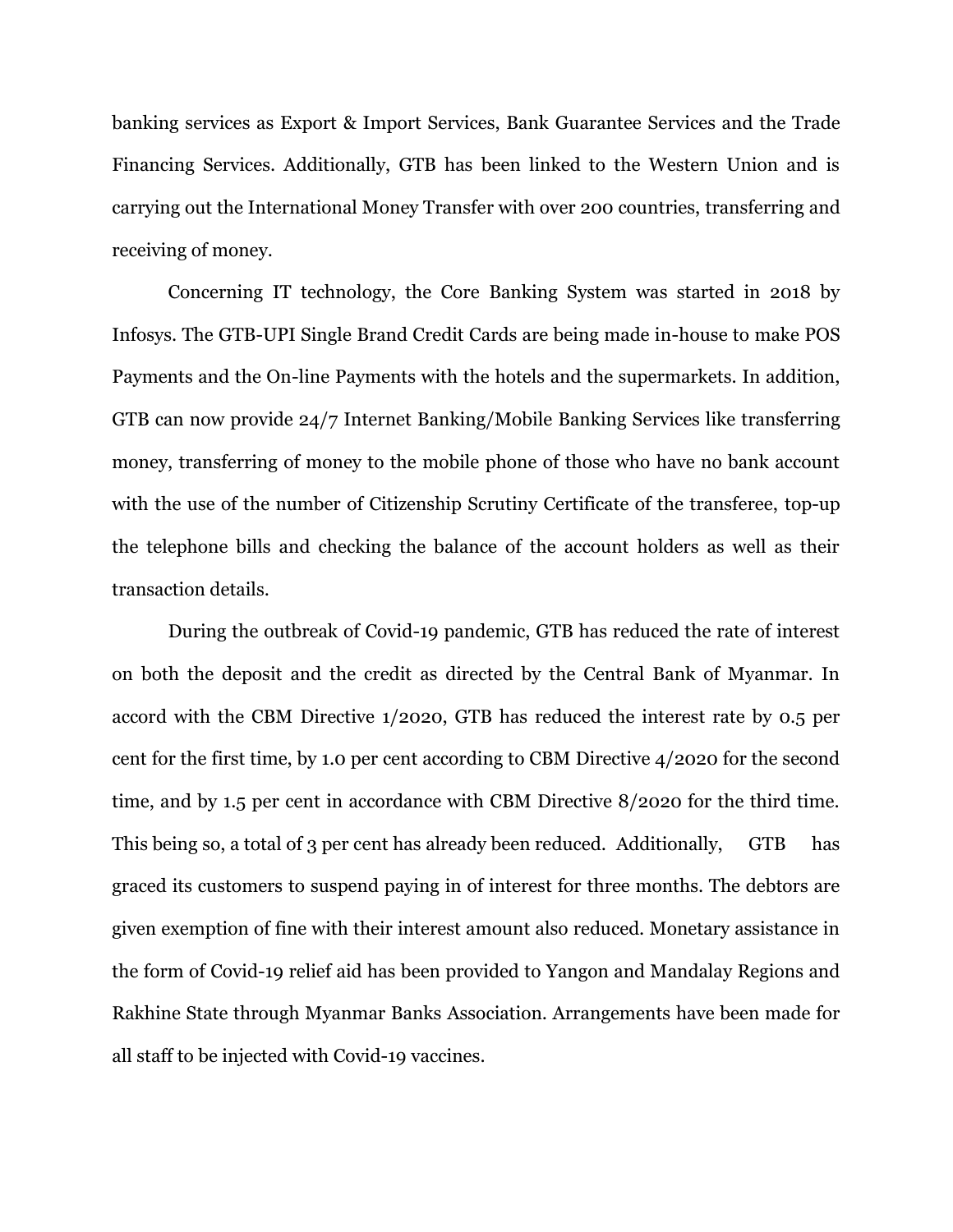The Global Treasure Bank, in performance of the Corporate Social Responsibility, contributed Kyats 318 lakh in Fiscal 2020-2021 for healthcare and natural disaster relief as well as for socio-economic development. A total of over Kyats 5,536 lakh have already been contributed for the welfare of the people. Just as GTB is making effort to provide monetary assistance to the needy, it is also keeping an eye on making profits for the sake of the shareholders.

On the other hand, we are effectuating technological and monetary development, and we are strongly confident that GTB will be able to realize its motto, "Your Dream, Your Success, Global Treasure Bank". We also wish a greater success in both local and foreign banking services.

With a million thanks,

MaungMaungThein Chairman Global Treasure Bank (Public Company Limited)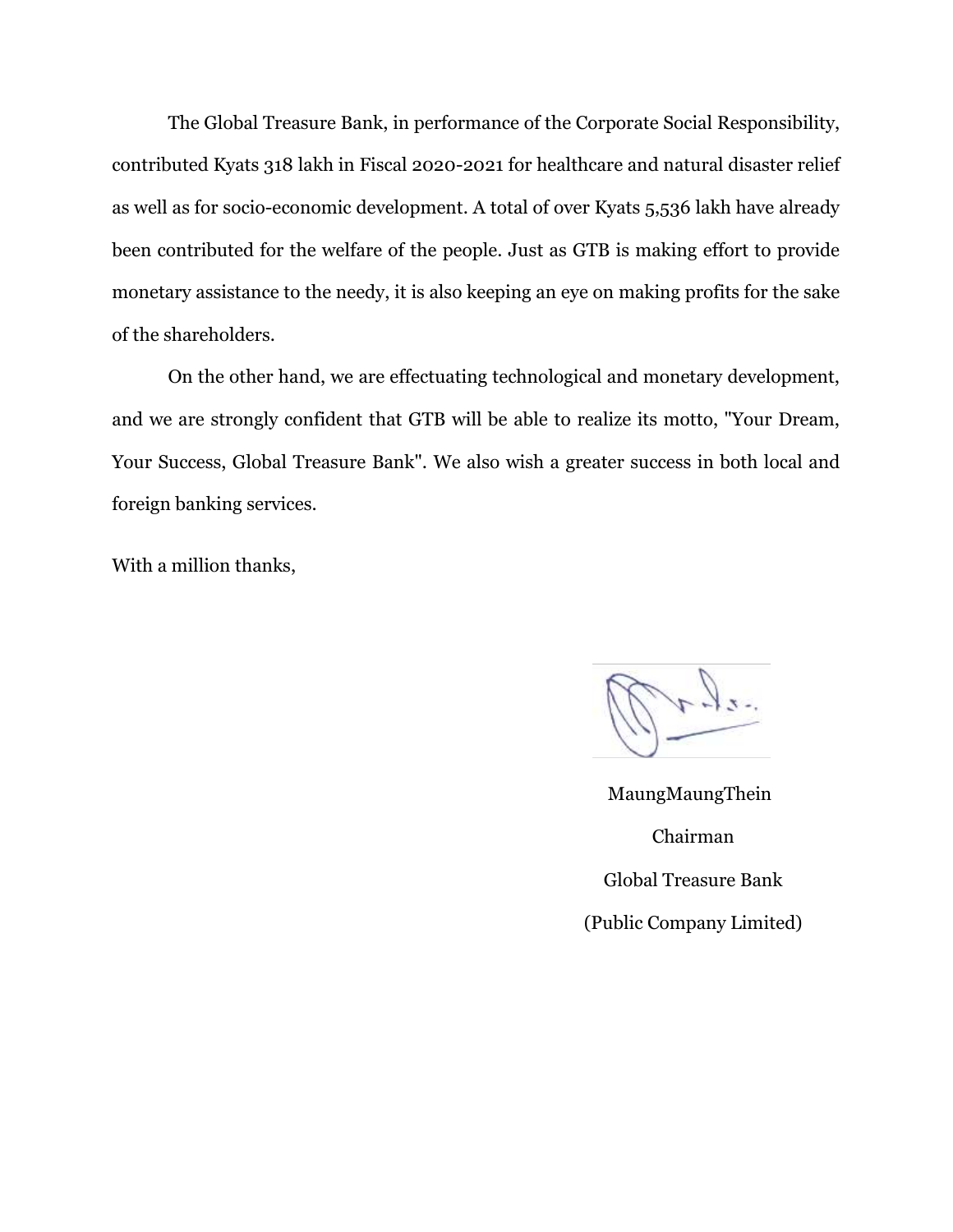# Profile of Global Treasure Bank (GTB)

# (Public Company Limited)

# 1. Mission

As one of the leading banks in Myanmar, Global Treasure Bank is dedicated to providing efficient banking services and establishing a trustworthy, reliable and successful relationship with all stakeholders. Global Treasure Bank is committed to generating value for our customers.

### 2. Objective

The main objective of Global Treasure Bank is to provide financial assistance to entrepreneurs for development of all business sectors.

#### 3. Establishment

The bank was incorporated on 6th February 1996 under the Myanmar Company Act 1914 as Myanma Livestock and Fisheries Development Bank (MLFDB) with Company Registration No 124602408. The bank changed its name to Global Treasure Bank (Public Company Limited) on 1st July 2013, with the permission of the Ministry of National Planning and Economic Development, Directorate of Investment & Company Administration with it letter No.Yaka-8(Gange)001/2013 (010994) dated 27-8-2013.

4. Type of Bank

Global Treasure Bank Public Company Limited is a Commercial Bank, licensed by Central Bank of Myanmar to operate the following businesses:

(a) receiving various kind of deposit business;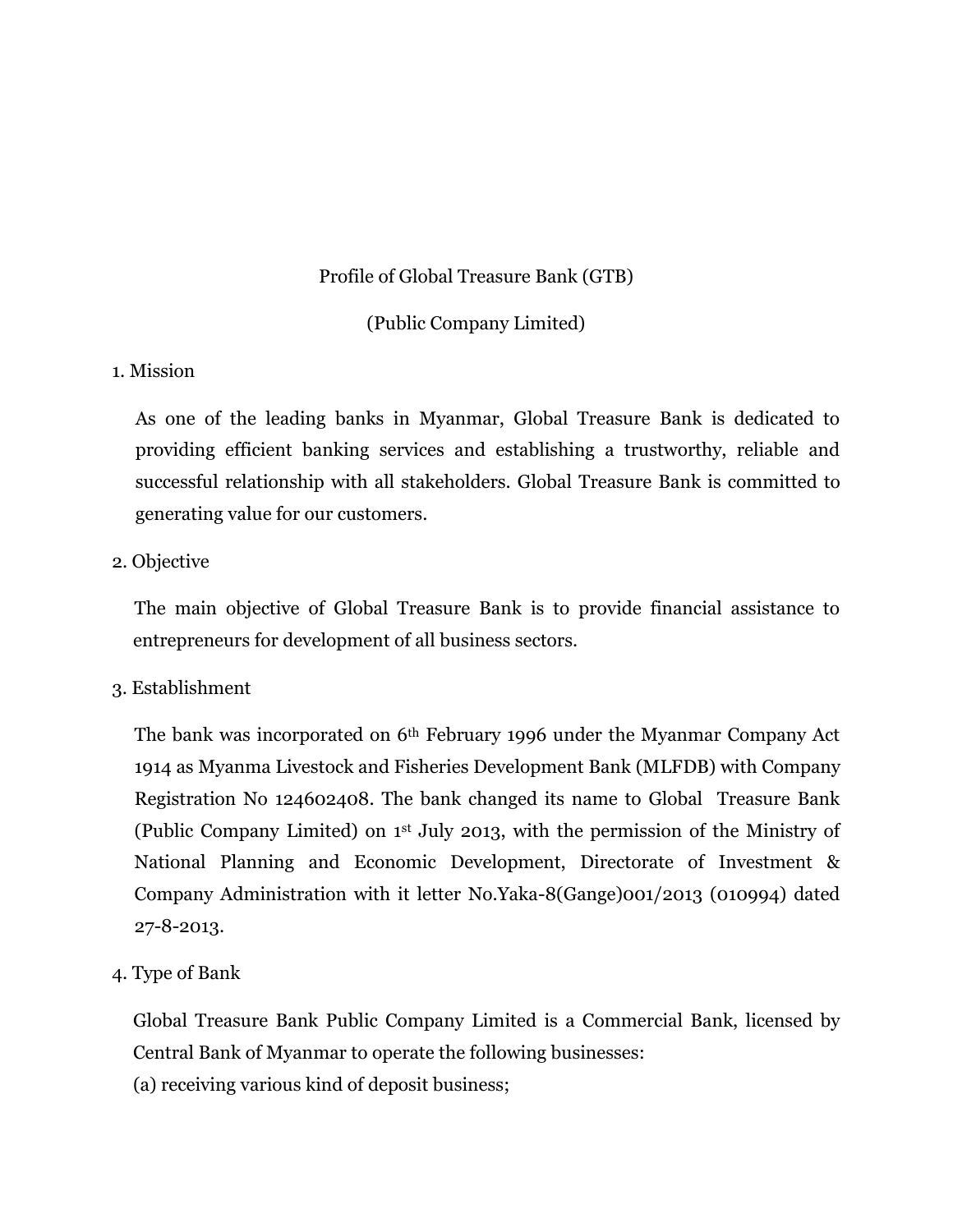(b) business of paying and collecting cash for check drawn by or paid in by person;

- (c) providing credit facilities such as term loans, overdrafts, letters of credit, bank guarantees, import & export trade financing; and
- (d) such other banking businesses as prescribed and approved by CBM under section 52 of Financial Institutions Law 2016.
- 5. Commercial Bank License

Central Bank of Myanmar granted domestic banking license MaBaBa/ P-15 (2) 96, dated  $15<sup>th</sup>$  February 1996 to GTB. Money Changer License was granted on  $24<sup>th</sup>$ October 2011 and Authorized Dealer License No. CBM-FEMD-94/2012 was granted on 24th August 2012 to operate in foreign banking services. Under Section 176 of 2016 Financial Institutions Law, CBM granted Commercial Banking Business License No. MaBaBa/Paba(R)-22/08/2016 on 18th August 2016.

6. Share Capital of the Bank

 Global Treasure Bank has an authorized capital of 35 billion Kyats divided into 70,000 shares of 500,000 Kyats each, and all shares were issued to the public in July 2012. In 2013, authorized capital was increased to 70 billion Kyats when approval was granted by Central Bank of Myanmar, of which 62.43 billion Kyats were fully paid-up as of 30th September 2021. Share value of 500,000 Kyats is split into 10,000 kyats that means original one share is equal to 50 shares each by Extraordinary General Meeting held on 11-6-2016. A total number of 825 shareholders are existed as of 30<sup>th</sup> September 2021.

#### Shares Limited

An individual or an organization is allowed to purchase up to 5% of the authorized capital and a shareholder holding 30,000 shares with the value of at least 300 million Kyats and above are qualified for nomination as a member of Board of Directors of the bank.

#### 7. Management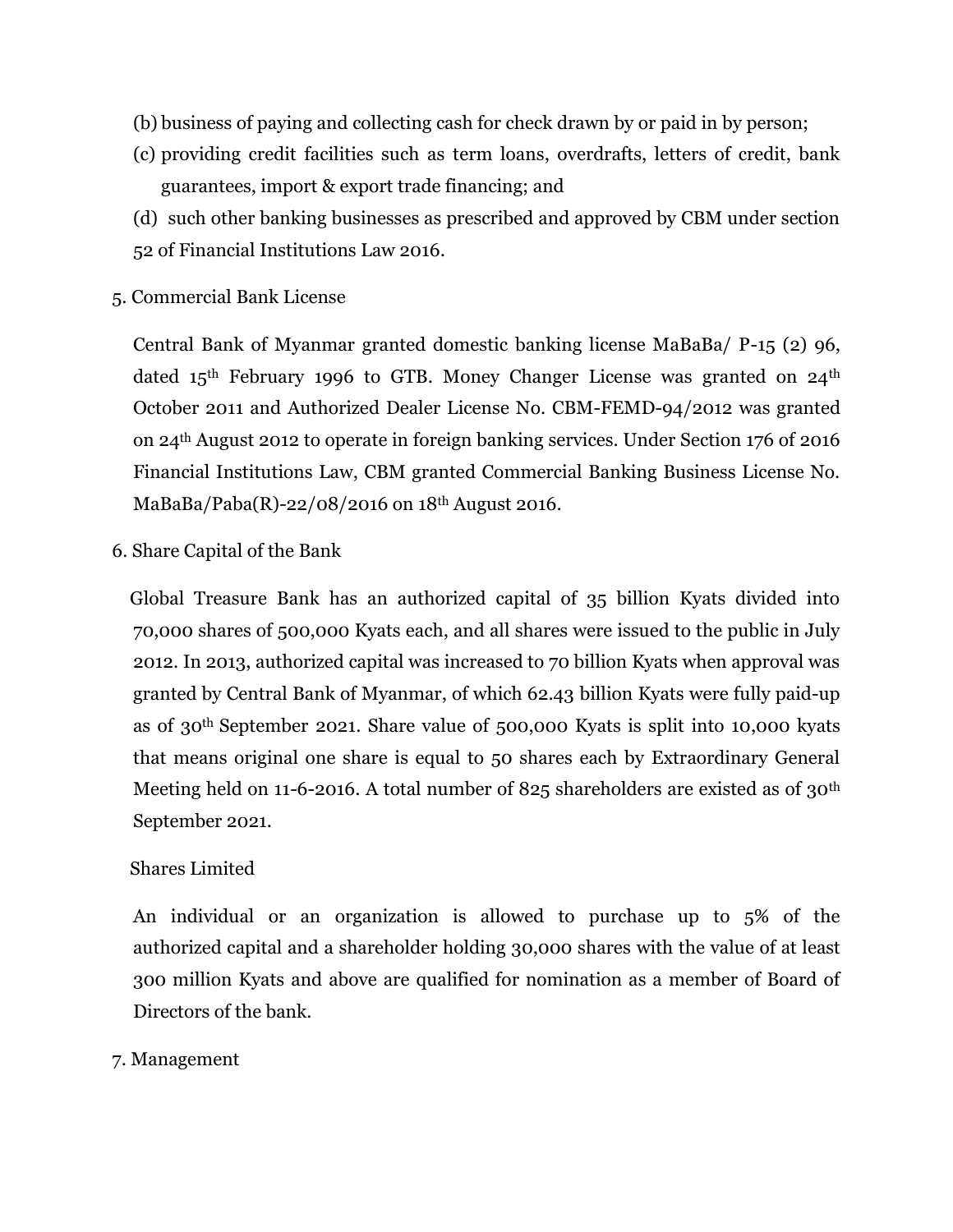The bank is managed by the Board of Directors elected by the shareholders which comprise of 14 members. One of them is elected as Chairman of the Board. Furthermore, two Independent Non-Executive Directors are appointed at the Annual General Assembly Meeting to provide appropriate advice from neutral stand point, independent of management. BOD Meeting convene at least once a month to decide on important matters stipulated in Laws and Article of Association, as well as to make important decisions related to management policy and management strategy. The Managing Director serves as Chief Executive Officer of the bank and senior management and its staff are as follows;

Chief Executive Officer

Deputy Managing Director (Domestic Banking)

Deputy Managing Director (International Banking)

Deputy Managing Director (Currency, Account)

Senior Relationship Officer (General Manager)

A total of (3,251) employees including (384) officers and (2,867) staff including head office and bank branches.

# 8. Financial Highlights

 As of 30th September 2021, financial indicators and financial ratios of the bank are as follows;

| a. Total Assets           |        | 936 bn Kyats    |
|---------------------------|--------|-----------------|
| b. Total Deposits         |        | $706+$ bn Kyats |
| c. Total Loans            |        | $614+$ bn Kyats |
| d. Equity                 |        | $110+$ bn Kyats |
| e. Total Income           |        | $72+$ bn Kyats  |
| f. Net Income             |        | 0.49+bn Kyats   |
| g. Loan to Deposit Ratio  | 87%    |                 |
| h. Capital Adequacy Ratio | 9.9%   |                 |
| <i>i.</i> Liquidity Ratio | 25.08% |                 |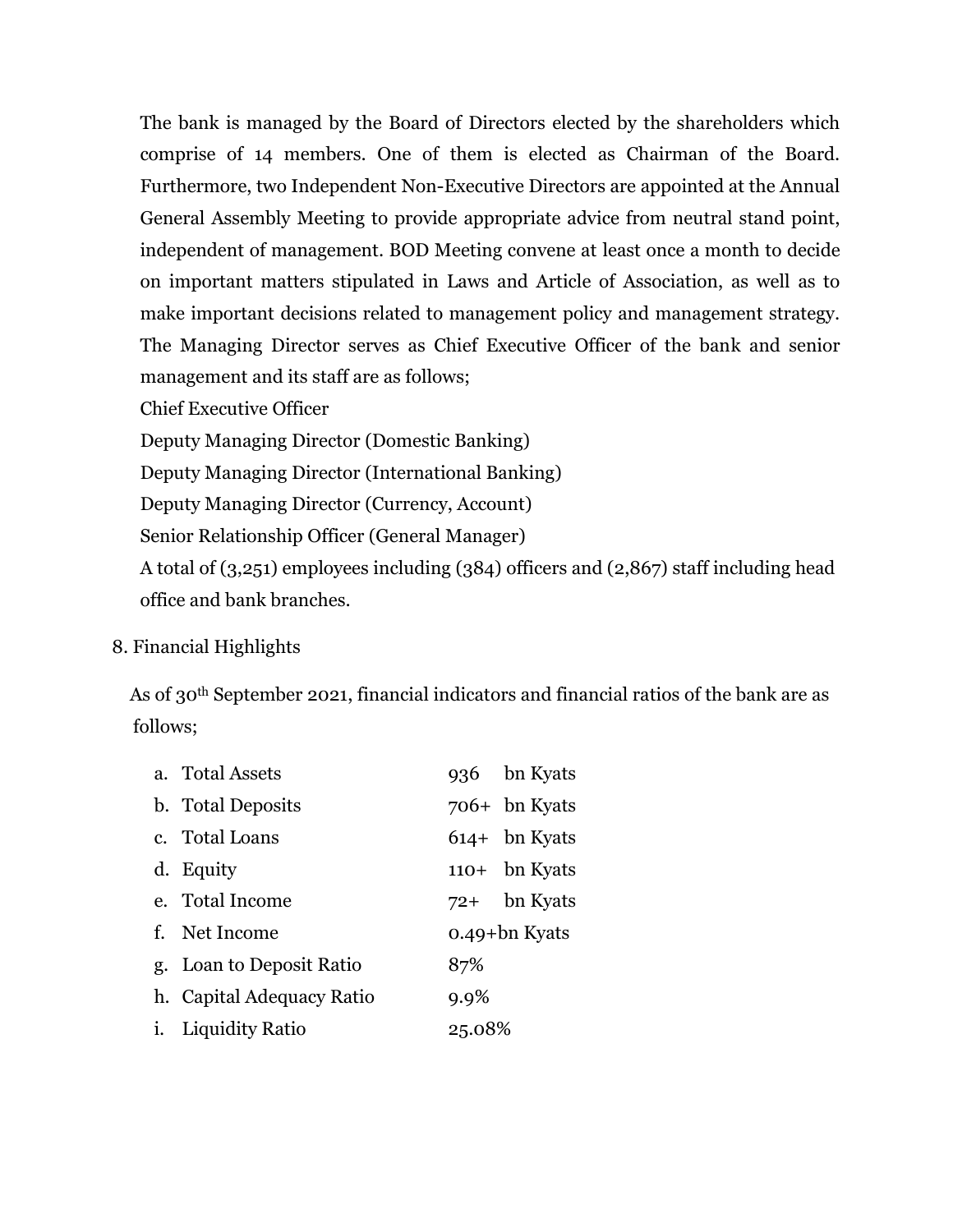- j. NPL Ratio 41% (This can be attributed to the revision made under CBM Notification 17/2017 dated 7-6-2017 "Asset Classification and Provisioning Regulation")
- k. Deposit to Share ratio 11 times  $*(1 \text{ US}\$=1921.6 \text{ Kyats as at } 30^{\text{th}} \text{September } 2021 \text{ CBM rate})$

### 9. Bank Loans by Sector

 The bank plays a significant role in providing bank loans and financial assistance to most customers from fisheries, livestock, industrial, trade, transport, construction, services sectors and other sectors. Bank's Credit Committee led by a Director and comprising 6 members scrutinized and disbursed 614.49 billion Kyats as development loans to 78,496 clients in 2020-2021 financial year. The disbursements of bank loans by sectors are as follows;

| a. Livestock and Fisheries |      | 241.6 bn Kyats  | 39.32% |
|----------------------------|------|-----------------|--------|
| b. Industries              | 0.23 | bn Kyats        | 0.04%  |
| c. Trade                   |      | 104.3 bn Kyats  | 16.98% |
| d. Transport               |      | 15.7 bn Kyats   | 2.56%  |
| e. Construction            |      | 35.5 bn Kyats   | 5.79%  |
| f. Services                |      | 159.4 bn kyats  | 25.95% |
| g. Others                  | 57.5 | bn Kyats        | 9.36%  |
|                            |      |                 |        |
| Total                      |      | 614.49 bn Kyats | 100 %  |

# 10. Banking Network

Global Treasure Bank branches network reached 175 branches across the country in 2020-2021. Our target is to extend mobile banking services rather than opening of new branches. The bank branches network in States and Regions are as follows;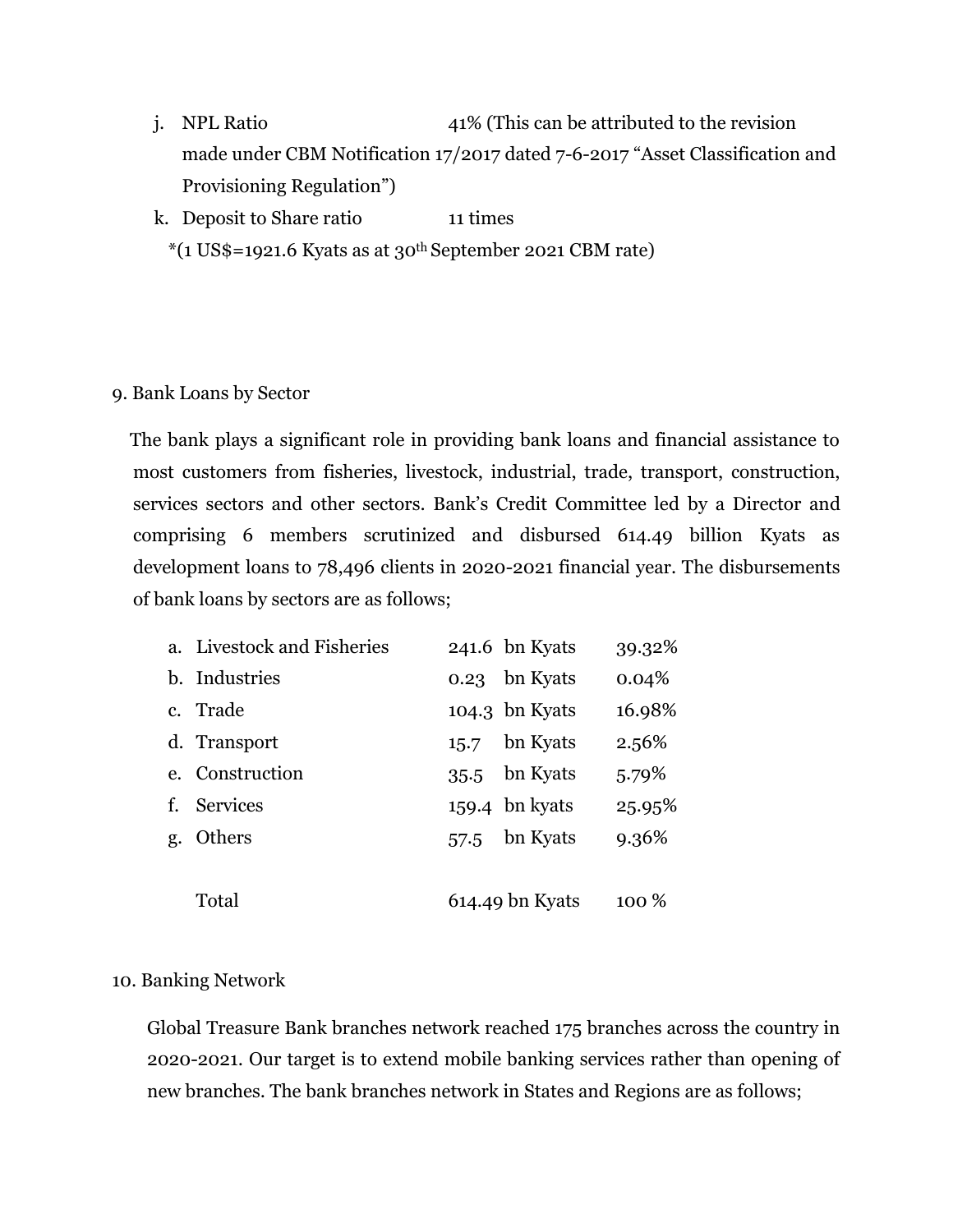|    | <b>States and Regions</b> | <b>Number of Bank Branches</b>               |
|----|---------------------------|----------------------------------------------|
|    | a. NayPyiTaw              | 7                                            |
|    | b. Yangon                 | 38                                           |
|    | c. Mon                    | 16                                           |
|    | d. Ayeyawady              | 16                                           |
|    | e. Bago                   | 15                                           |
| f. | Mandalay                  | 14                                           |
| g. | Rakhine                   | 16                                           |
|    | h. Shan                   | 7                                            |
|    | i. Sagaing                | 14                                           |
| j. | Magway                    | 13                                           |
|    | k. Tanintharyi            | 12                                           |
| 1. | Kayin                     | 6                                            |
|    | m. Kayah                  | $\mathbf{1}$                                 |
|    | Total                     | 175 (166 Full Branches plus 9 Mini branches) |

- 11. Services
- (a) Saving Deposit Account

Saving deposit account can be opened with initial amount of Kyats 1,000. Saving deposit account can be opened individually, joint account with two or more persons, company account, and organization account, minor account etc. Interest rate for saving deposit is as follows;

| From Kyats 1,000                           | to | Kyats 50,000,000 | 5.5 percent  |
|--------------------------------------------|----|------------------|--------------|
| From Kyats 50,000,001 to Kyats 100,000,000 |    |                  | 5.75 percent |
| From Kyats 100,000,001 and above           |    |                  | 6.00 percent |

It can withdraw once per week. Interest will be paid every 3 months.

### (b) Fixed Deposit Account

Fixed Deposit Account's interest rates and tenures are as follows;

 3 Months 7.0 % 6 Months 7.25 %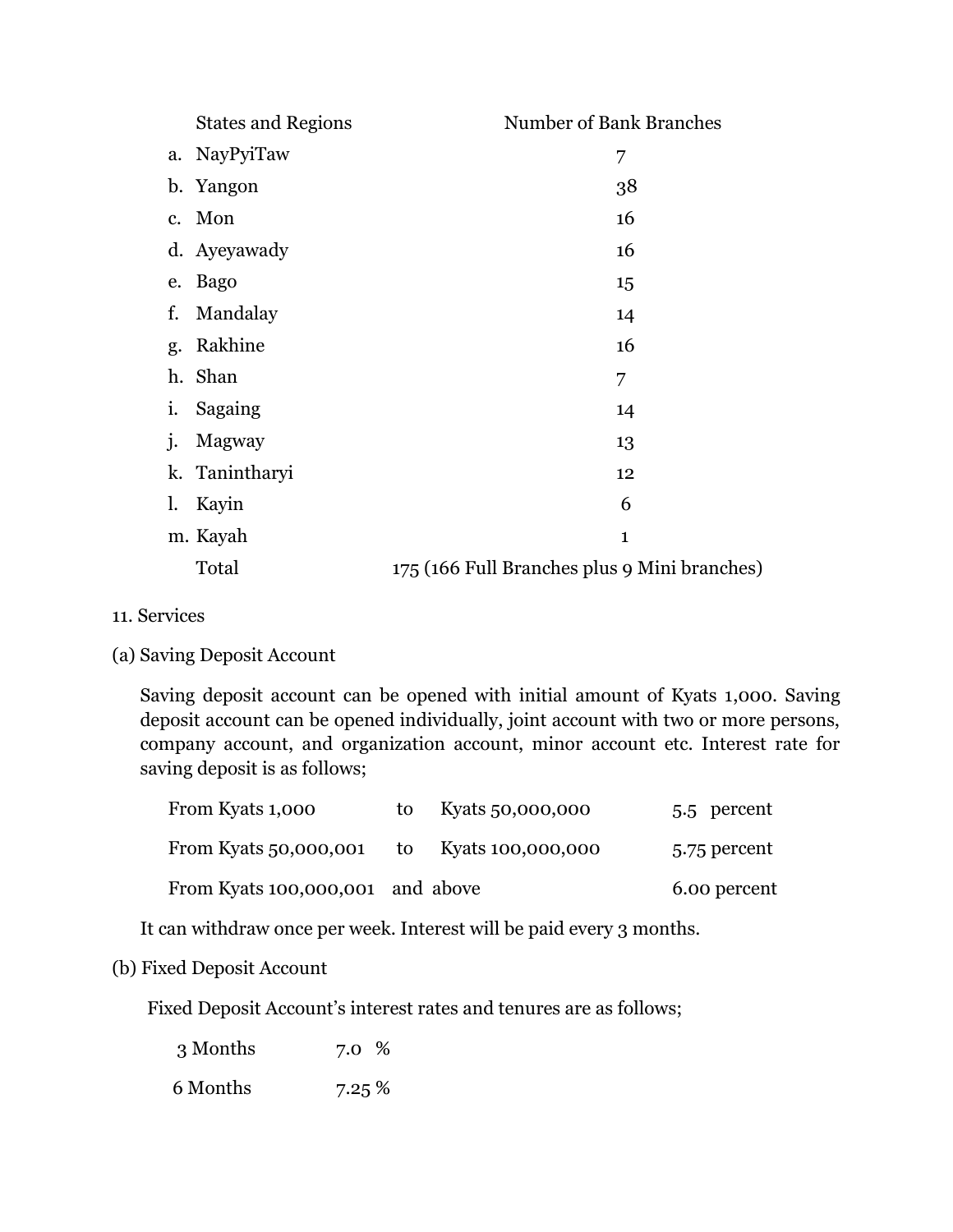12 Months 7.5 %

Fixed deposit account can be opened with initial amount of 10,000 Kyats and more of thousand Kyats can be put up frequently. Fixed deposit account can be opened individually, joint account with two or more person, company account, organization account etc.

(c) Call Deposit Account

Call Deposit Account's interest rates are as follows;

| From Kyats 10,000                | to. | Kyats 100,000,000 | 2% |
|----------------------------------|-----|-------------------|----|
| From Kyats 100,000,001 and above |     |                   | 3% |

(d) Current Account

Current deposit account can be opened with initial amount of 10,000 Kyats and more of thousand Kyats can be put up frequently. Withdraws and deposits are not limited by using cheque book.

(e) Certified Cheque

Bank fee will be charged 5 pyas per 100 Kyats up to 1,000 Kyats (minimum) and 5,000 Kyats (maximum).

(f) Payment Order

Bank fee will be charged 10 pyas per 100 Kyats up to 1,000 Kyats (minimum) and 30,000 Kyats (maximum).

(g) Performance Guarantee

Commission fees will be charged on guarantee amount.

| 3 Months | $0.5\%$ |
|----------|---------|
| 6 Months | 1.0%    |
| 9 Months | $1.5\%$ |
| One year | 2.0%    |

#### 12. Loans and Overdraft

For loans services, type of loans and collaterals are as follows. Loans interest 9% and service charge is 1% per annum. Interest will be collected by every 3 months.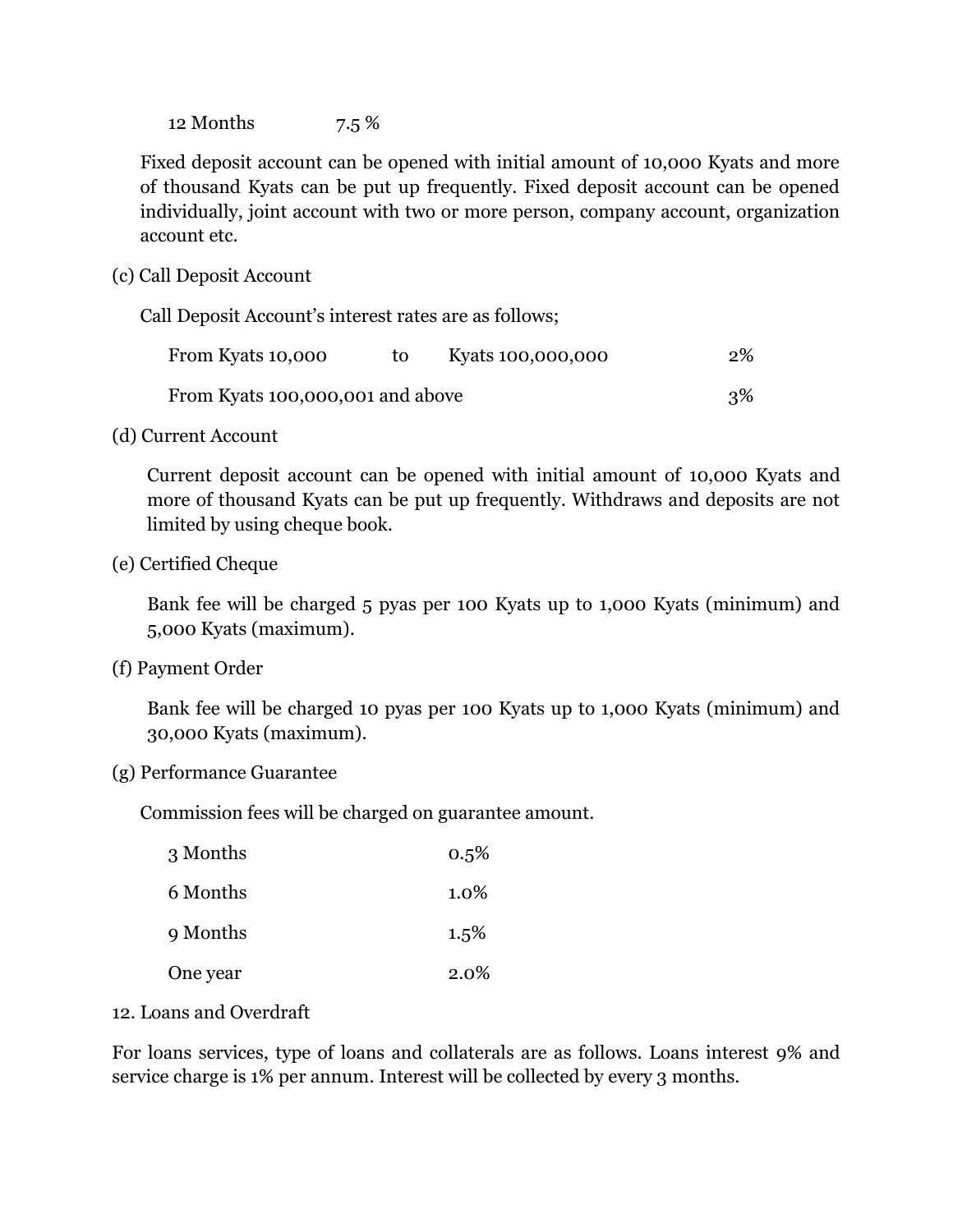1. Loans

2. Overdraft (a. Land & Building, b. Guarantee, c. Gold and d. Pledge to be used as collaterals)

3. Government Staff Loans

GTB is lending money to the public service personnel. As part of issuing Government Staff Loan, GTB has been offering door to door service to the teachers from the Basic Education Department under the Ministry of Education to ensure their social welfare and to enable them to perform their duty happily, free from worry. It's interest rate 11% and service fee 1% will be applied per annum.

Project Loans

Interest rate 13.5% and service charge 1% per annum will be applied.

13. Hire Purchase Business

In Cooperation with the eleven major Companies has been engaged in sale of machinery, flats, home, use cars, business cars and construction machineries. For hired purchase, borrower shall pay down payment of 30 % of value and one year interest amount at the beginning of borrowing to the bank. Remaining 70 % are divided 12 months to 60 months and pay by installment on the latest on fifth of every month. Interest rate for hired purchase are as follows;

1 Year to 5 years 10% interest plus 1 % service charges

14. Bank Interest Rates

Interest rates for both deposit and lending are prescribed by the Central Bank of Myanmar and the following CBM rate is the reference rate for all commercial banks in Myanmar.

| <b>Central Bank Rate</b>              | $7\%$ pa |
|---------------------------------------|----------|
| Minimum Bank Deposit Rate             | $5\%$ pa |
| Maximum Bank Lending Rate (Secured)   | 10% pa   |
| Maximum Bank Lending Rate (Unsecured) | 14.5% pa |
|                                       |          |

15. Domestic Money Transfer Service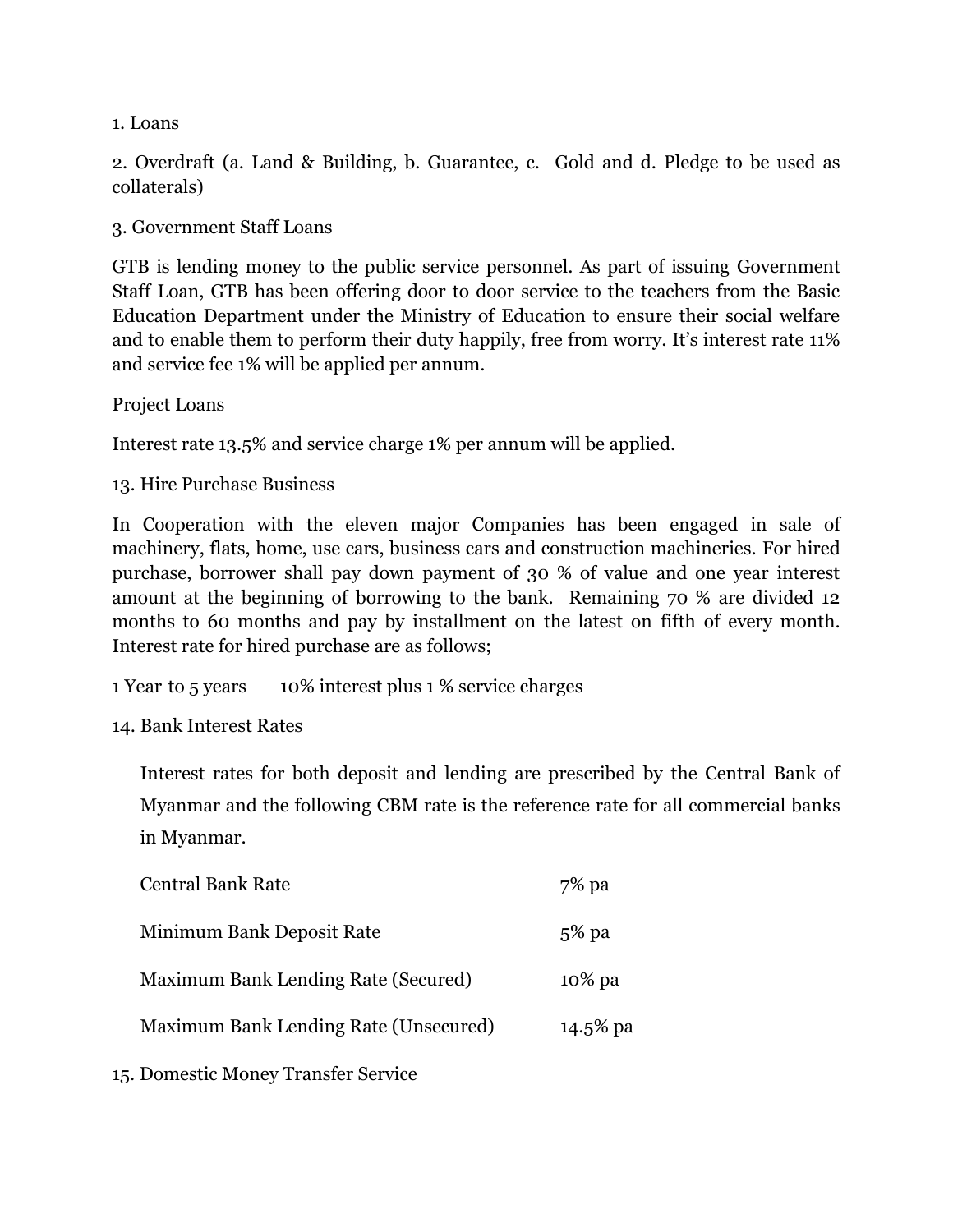The bank is recognized as one of the leading banks in domestic banking services with a current network of 175 branches which is a great opportunity for remittance. In 2020-2021 financial year, the bank provided remittance services as follows;

Volume of remittance 7.30 Trillion Kyats Income from remittance 7.79 Billion Kyats

#### 16. International Banking Products and Services

Global Treasure Bank operates 22 Money Changer Counters in strategic areas such as Yangon head office, Mandalay-Yadanabon Diamond Plaza, Mandalay 26 Street, Mandalay SaiTan bank , Thandwe (Rakhine), Naypyitaw, ShweBo (Sagaing Region), Kalay (Sagaing Region), Mawlamyaing  $-1$ , Mawlamyaing  $-$  ZayKyo, Kawthaung, Dawei, Monywa, Sawbwargyigon, Pyay, ShweBonTha, Katha, Myawaddy, Muse, Maung Taw, Tamu, Maungmakan Township.

The bank provides a range of services including foreign exchange, foreign currency accounts, money transfer, SWIFT remittance, bank guarantee and trade finance such as letters of credit, bills for collection, trust receipts and import & export (TT & LC) trade financing in major foreign currencies such as USD, Euro, Singapore Dollars, Malaysia Ringgit and Thai Baht.

An inward money transfer service has been operating from 200 countries through Western Union Company of USA. In 2020-2021 financial year, clients from Africa, America, Asia & Middle East, Europe and Oceania countries conducted 165,098 inwards transactions amounting to Kyats 173.3 billion to various part of Myanmar through Global Treasure Bank branches. Money transfers could be made in cash or by using payment instruments such as cheques and authorized payments.

From June 2016, outward remittances through Western Union Money Transfer services are being provided at GTB branches. Customers who do not possess bank account can also send money to all over the world through GTB branches. In 2020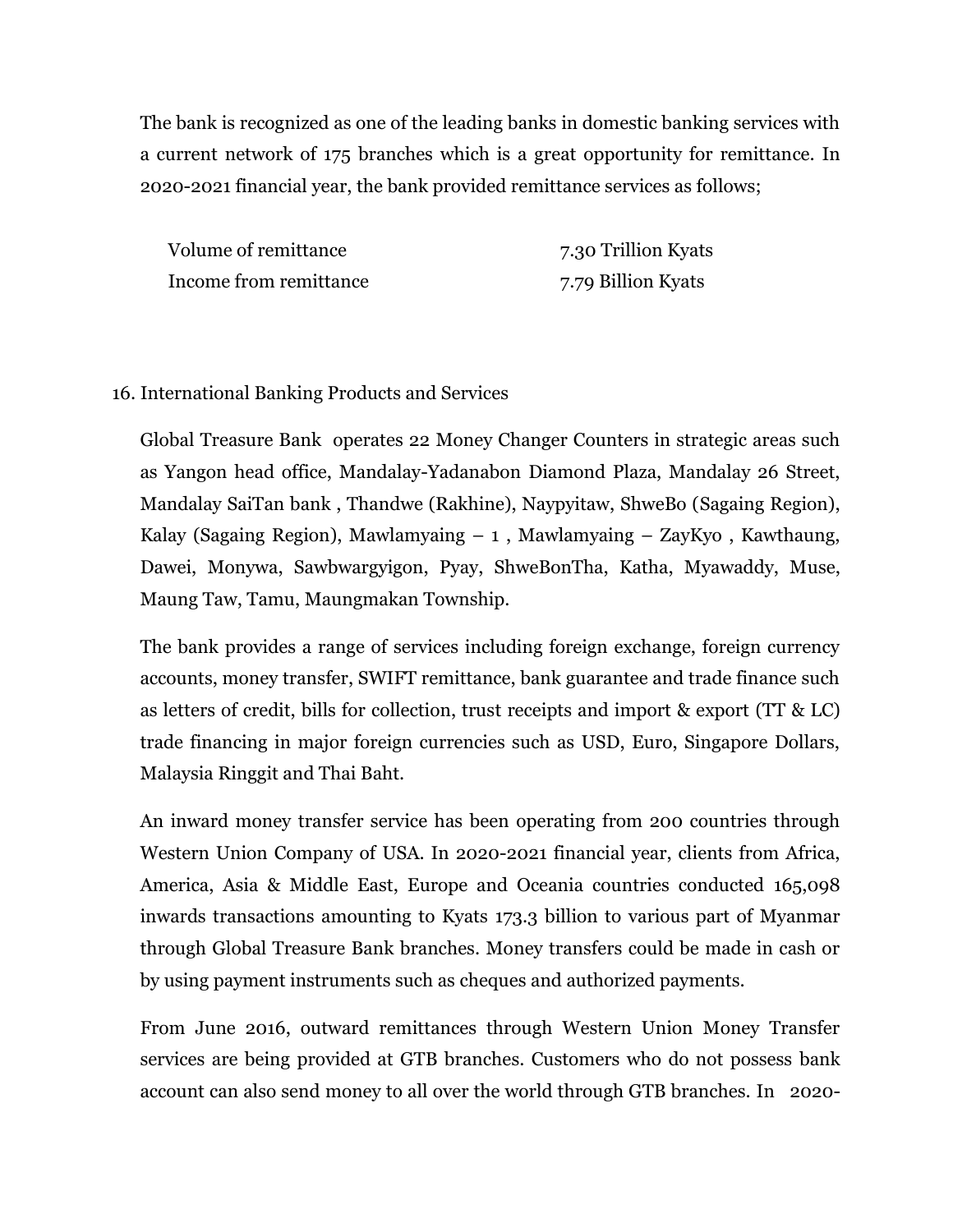2021, 248 outbound transaction of State, Division has been conducted with the value of 366,924 USD.

17. Mobile Banking and Card Business

GTB launched GTB-UPI Single Brand Credit Card in April of 2019 with employment of the technology of China Union Pay (CUP) Co., Ltd.

The in-house issuance of the Credit Card commenced in early 2020, and 2,540 Classic Cards and 310 Platinum Cards have been issued as of September 2021.

The Internet Banking/Mobile Banking services are available to those who have opened the Savings Account or the Current Account with GTB and there are 6457 retail customers and 98 corporate customers as of September 2021.

### 18. Partnership

Global Treasure Bank, in cooperation concerning remittance with 12 private banking institutions namely Myanmar Oriental Bank, Myawaddy Bank, Rural Development Bank, Yangon City Bank, United Amara Bank, NayPyiTaw Development Bank, Construction, Housing & Infrastructure Development Bank, Myanma Microfinance Bank, Shwe (Rural and Urban Development) Bank, Ayeyarwaddy Farmers Development Bank, Myanmar Citizens Bank and Innwa Bank to provide domestic money transactions services. The cooperation can facilitate banking operations as a financial services partner to offer remittance services.

Global Treasure Bank has established correspondent banking relationships with ten international banks from China, Germany, India, Singapore, South Korea, Thailand & Vietnam, which are Myanmar's major trading partners, to fulfill the needs of our customers in international banking and trade finance services.

Global Treasure Bank is a reliable and secured partner for the country's growing business. The bank is committed to developing and maintaining a long term partnership with other financial institutions to grow trade finance transactions, money transfer services and international banking services.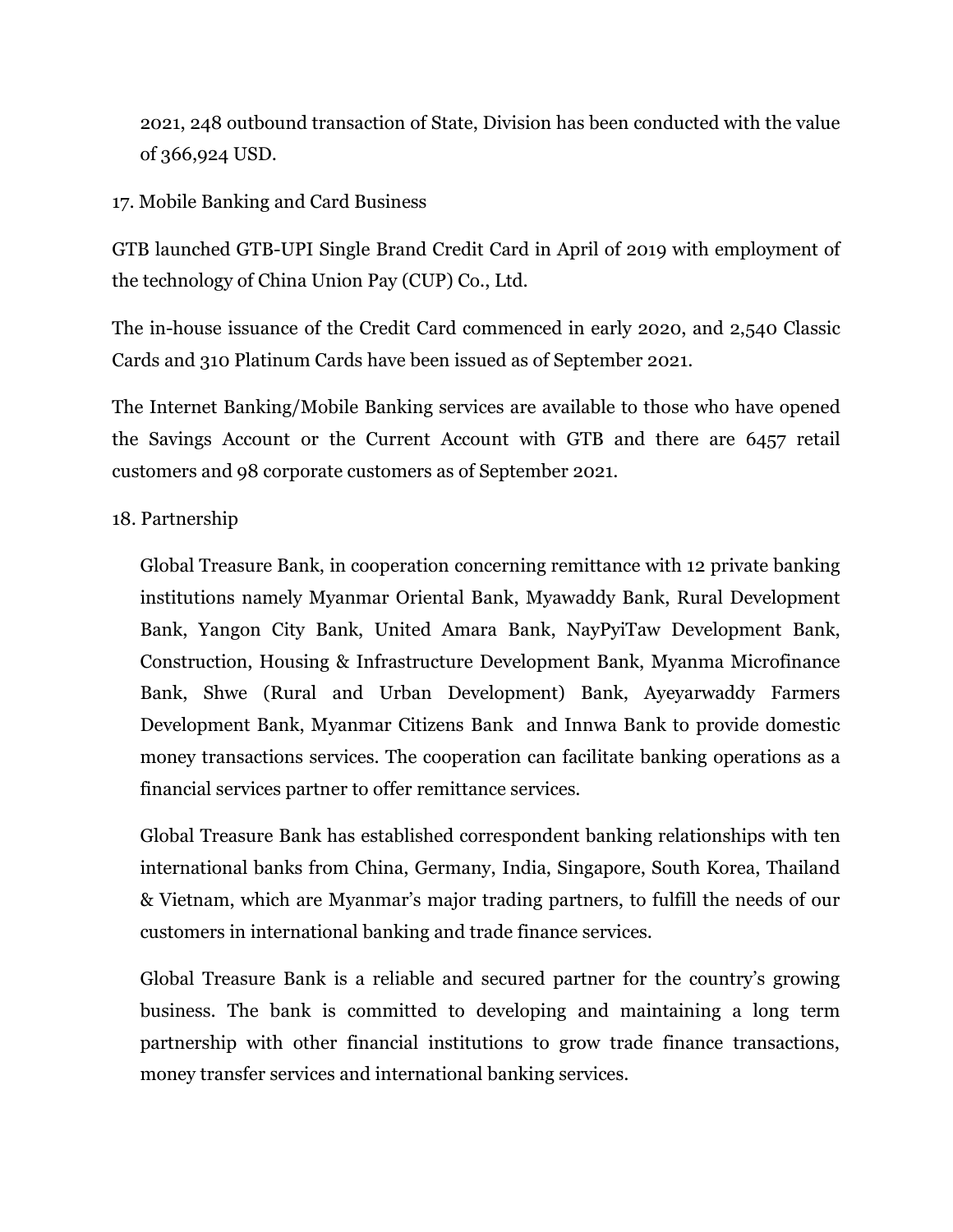#### 19. Presidential Awards on Outstanding Income Tax Payers

On 15th May 2015, GTB bank achieves the Presidential Excellence Award on outstanding Income Tax Payers and was ranked the top six among 1,000 tax paying companies, and third among all private banks for the year 2014-2015. In 2015-2016 financial year, GTB was conferred top income tax payers awarded and Certificate of honor by Department of Internal Revenue of Ministry of Finance as the six largest income tax payer (Myanmar Company) in the whole country, and for the support of country economic development. In 2016-2017 financial year, GTB was ranked 11th among 1,000 tax paying companies and 3rd among all private banks. In 2017-2018 GTB was ranked the top  $5<sup>th</sup>$  tax payer among all private banks and  $18<sup>th</sup>$  among 1,000 tax paying companies.

# 20. Anti-Money Laundering and Countering Financing of Terrorism (AML/ CFT)

GTB takes responsibility for strict compliance to the Anti-Money Laundering Law of the Republic of the Union of Myanmar, United Nations International Convention for the Suppression of the Financing of Terrorism 1997, International Standards on Money Laundering and Countering Financing of Terrorism and Proliferation, the Financial Action Task Force (FATF) 40 recommendations and Working Guidelines and Instructions of Central Bank of Myanmar and Ministry of Home Affairs.

GTB sets up AML Compliance Department led by Assistant General Manager, and all Heads of Branches are appointed as Compliance Officers. They are required to report Cash Transaction Report (CTR) and Suspicious Transaction Report (STR) by online reporting system on time.

21. Corporate Social Responsibility (CSR)

Global Treasure Bank taking part in philanthropic activities enthusiastically under the "Treasure Heart Social Support Association" to expand and support CSR activities. GTB contribution supports well-being of social societies in the field of healthcare, natural disaster rehabilitation and community development. GTB helps children who attend schools for the disabled, nutrition programs for hospitalize people, home for the aged, the cancer foundations etc.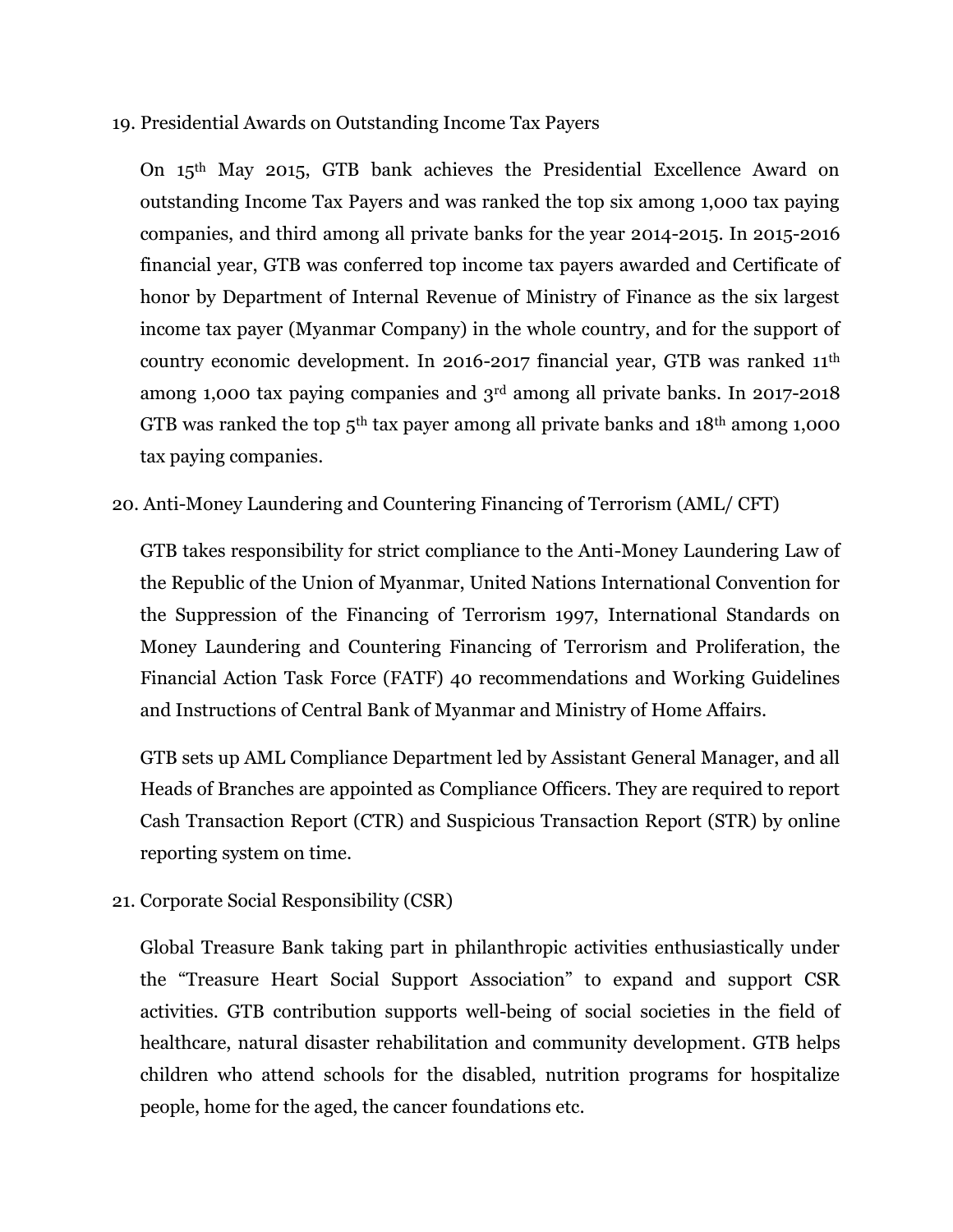The GTB has been determined to enhance the interest of the customers and to facilitate the banking service, as well as to support bank staff to perform their duties peacefully by providing staff welfare.

> Global Treasure Bank (Public Company Limited)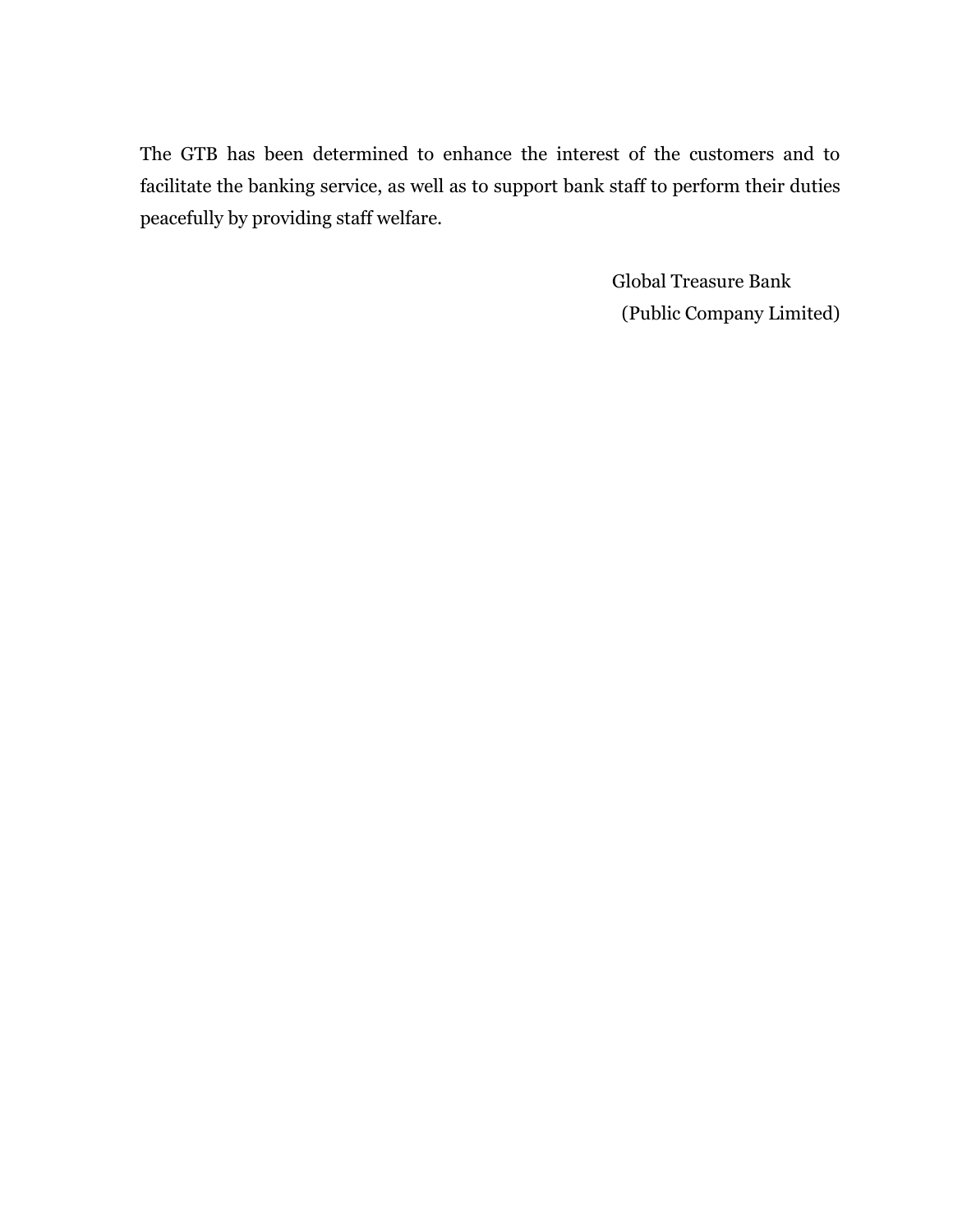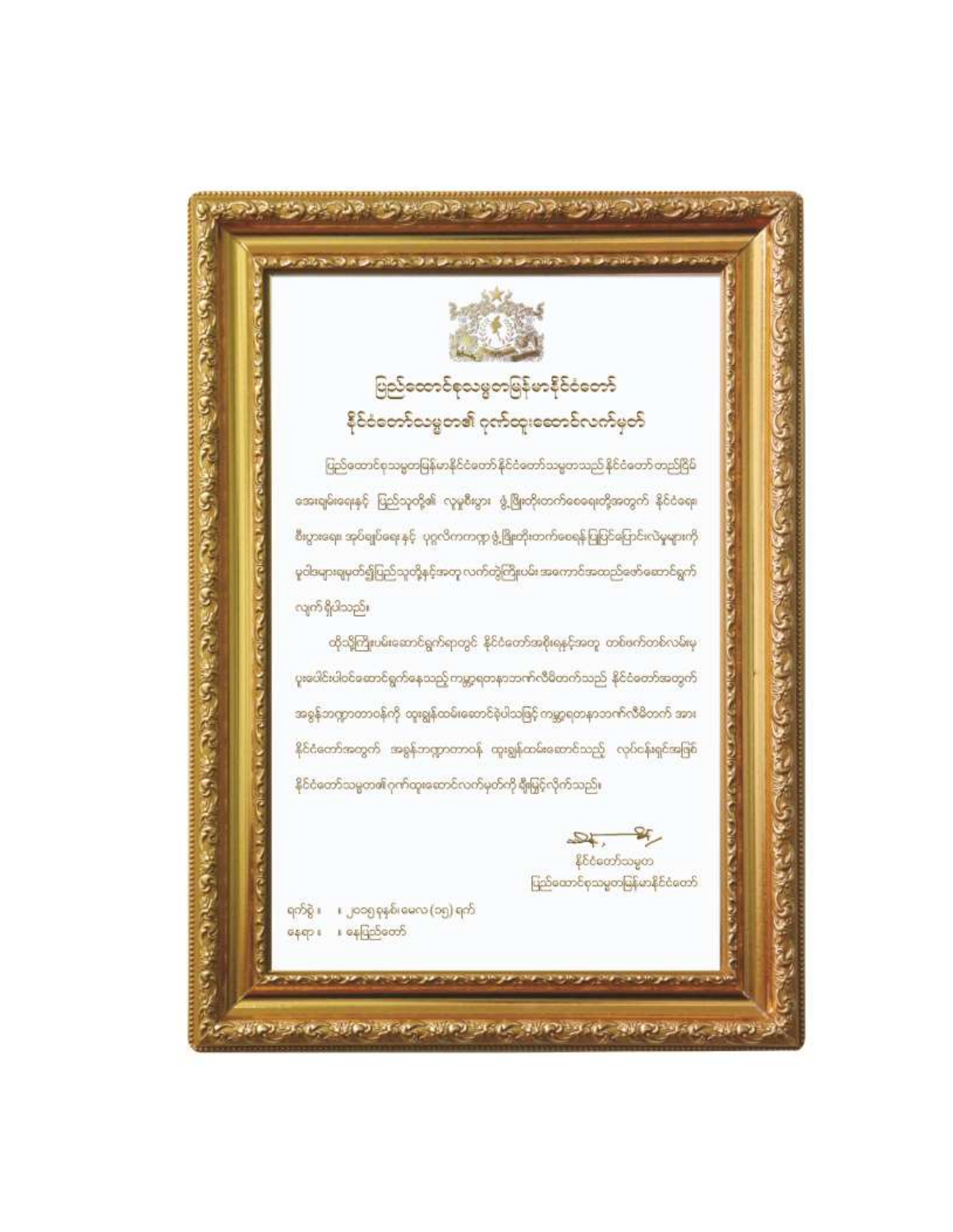(ウィライ・キュラ・カコマ・カミラ・カミュ・カミクション) **このことで、そのことで、アイディアルディアルディアルディアルディアルディアンディアンディアンディアンディアン** A SAN A CONSTRUCTION AND DESCRIPTION OF A SAN ASSESSMENT OF A SAN AND A ပြည်ထောင်စုသမ္မတမြန်မာနိုင်ငံတော်အစိုးရ စီမံကိန်းနှင့်ဘဏ္ဍာရေးဝန်ကြီးဌာန ပြည်တွင်းအစွန်များဦးစီးဌာန ဂုဏ်ပြုမှတ်တမ်းလွှာ ၂၀၁၆–၂၀၁ဂု ဧည္မ်ိဳးကြပိန္ခစိအတွင်း တစိနိုင်ငံလုံးတွင် အဆင့် ( ၁၁ ) ဖြင့် ဝင်ငွေခွန် အများဆုံး ထမ်းဆောင်ခဲ့သော Global Treasure Bank Public Co., Ltd သည် နိုင်ငံတော်အတွက် တာ၀န်ကျေပွန်စွာဇြငို အခွန်ထမ်းဆောင်ခဲ့သည့်အပြင် - တိုင်းပြည်စီးပွားရေး ဖွံ့ဖြိုးတိုးတက်ရေေနိုလည်း တစ်ထောင့်တစ်နေ့ရာမှ ဝါဝင်ကြိုးဝမ်း အားထုတိခဲ့မှုအဝေါ် ပြည်တွင်း အခွန်များဦးစီးဌာနမှ ဂုဏ်ပြုမှတ်တမ်းတင်ဝါကြောင်း နှင့် လာဧည့်အနာဂတိကာလများတွင်လည်း စီးပွားရေးလုဝိငန်းများ ဆတတိထမ်းဝိုး တိုးတက်ပြီး နိုင်ငံတော်နှင့် ပြည်သူတစ်ရဝိလုံး၏ အကျိုး စီးပွားများကို ထမ်းရွက်နိုင်ဝါးေကြောင်း ဆုမွန်ကောင်းတောင်းအဝိဝါသည်။  $\Rightarrow$  $\mathsf{B}\mathsf{C}\mathsf{B}\mathsf{C}\mathsf{B}\mathsf{C}$ ညွှန်ကြားရေးမှူးချုပ် ရက်ရုံး ၂၀၁၈ ခုနှစ်၊ ဇန်နဝါရီလ ( -၃ > ) ရက်<br>နေရာ့၊ နေပြည်တော် المحافظ المتحركة المسترد ゆわうか ダインダイ サインタル ダインタル ダインダイ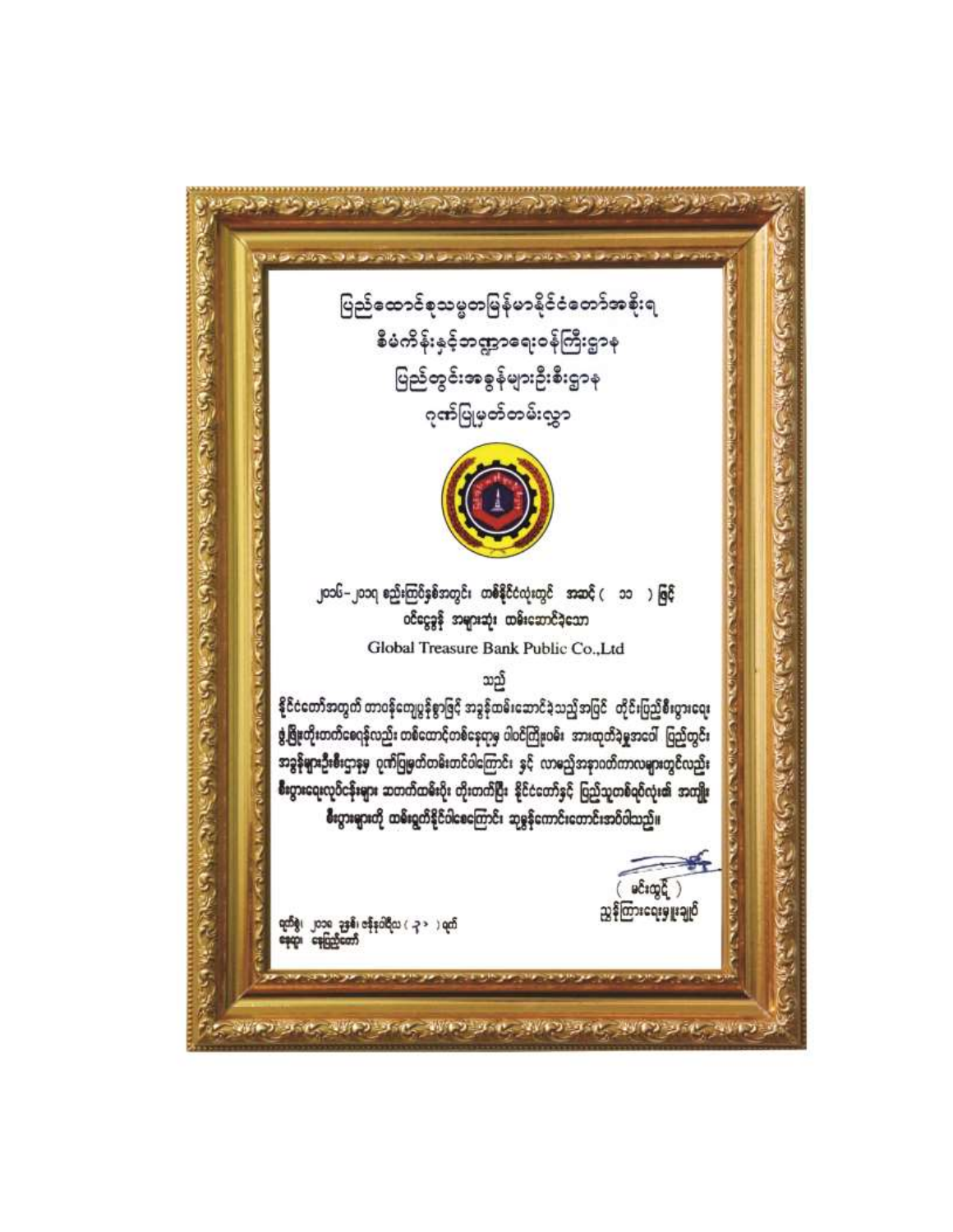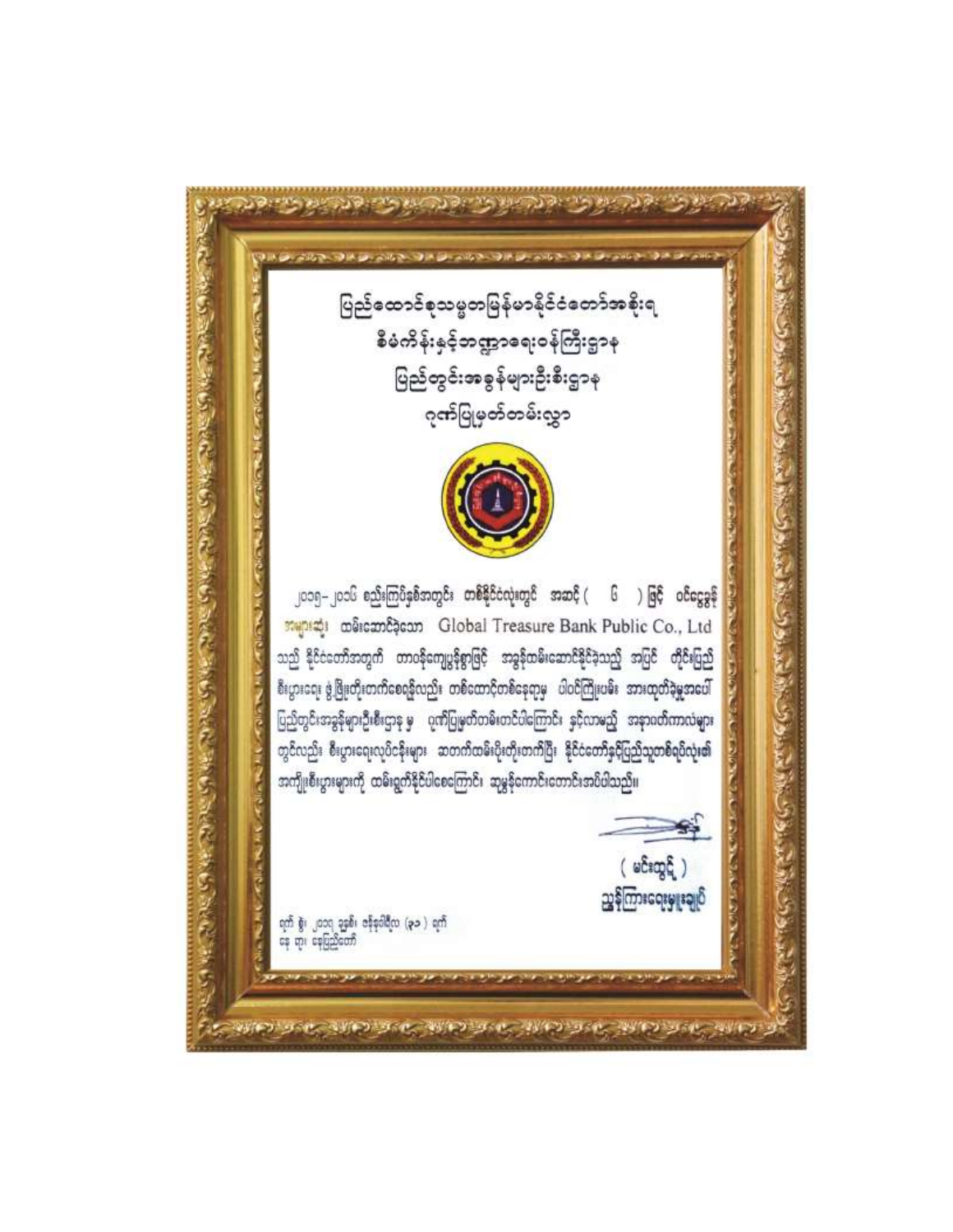والمستواجى والاستقطار والمستوحة والمعاملة エラ カラドミ エク・ウェブ スク・カット あえか ပြည်ထောင်စုသမ္မတမြန်မာနိုင်ငံတော်အစိုးရ Ĩ, ဘဏ္ဍာခရးဝန်ကြီးဌာန A ALE ONE CONTROL ON THE OWNER WAS CONTROLLED TO THE CONTROL OF THE CONTROL OF THE CONTROL OF THE CONTROL OF THE CONTROL OF THE CONTROL OF THE CONTROL OF THE CONTROL OF THE CONTROL OF THE CONTROL OF THE CONTROL OF THE CONT ပြည်တွင်းအစွန်များဦးစီးဌာန ဂုဏ်ပြုမှတ်တမ်းလွှာ لتمناوض الأبتين والتسافر لتساول المرافي والمرافي المرافي الأمال المتساولات Courses of Courses ၂၀၁၄–၂၀၁၅ ဘဏ္ဍာနှစ်အတွင်း **တစ်နိုင်ငံလုံးတွင် ဝင်ငွေခွန် ဆဋ္ဌမ အများဆုံး** ထမ်းဆောင်ခဲ့သော (မြန်မာကုမ္ပဏီ) Global Treasure Bank Public Co.,Ltd. သည်နိုင်ငံတော်အတွက် တာဝန်ကျေပွန်စွာဖြင့် အခွန်ထမ်းဆောင်နိုင်ခဲ့သည့်အပြင် တိုင်းပြည် စီးပွားရေးဖွံ့ဖြိုးတိုးတက်စေရန်လည်း တစ်ထောင့်တစ်နေ့ရာမှ ပါဝင်ကြိုးဝမ်းအားထုတ်ခဲ့မှုအပေါ် ပြည်တွင်းအခွန်များဦးစီးဌာနမှ ဂုဏ်ပြုမှတ်တမ်းတင်ပါကြောင်းနှင့် လာမည့်အနာဂတိကာလများ တွင်လည်း စီးပွားရေးလုပ်ငန်းများ ဆတက်ထမ်းပိုးတိုးတက်ပြီး နိုင်ငံတော်နှင်ပြည့်သူ့တစ်ရပိ လုံး၏အကျိုးစီးပွားများကို ထမ်းရွက်နိုင်ဝါစေကြောင်း ဆုမွန်ကောင်းတောင်းအဝိပါသည်။ コンピア こうしつ 舜 ( မင်းထွဋ် ) ညွှန်ကြားရေးမှူးချုပ် ရက် နွံ၊ ၂၀၁၆ ခုနှစ်၊ ဖတိလ (၁ ) ရက်<br>နေ ရာ၊ နေပြည်တော် みにつうこと きんつうこと きにつうこ かいうこ きにつう